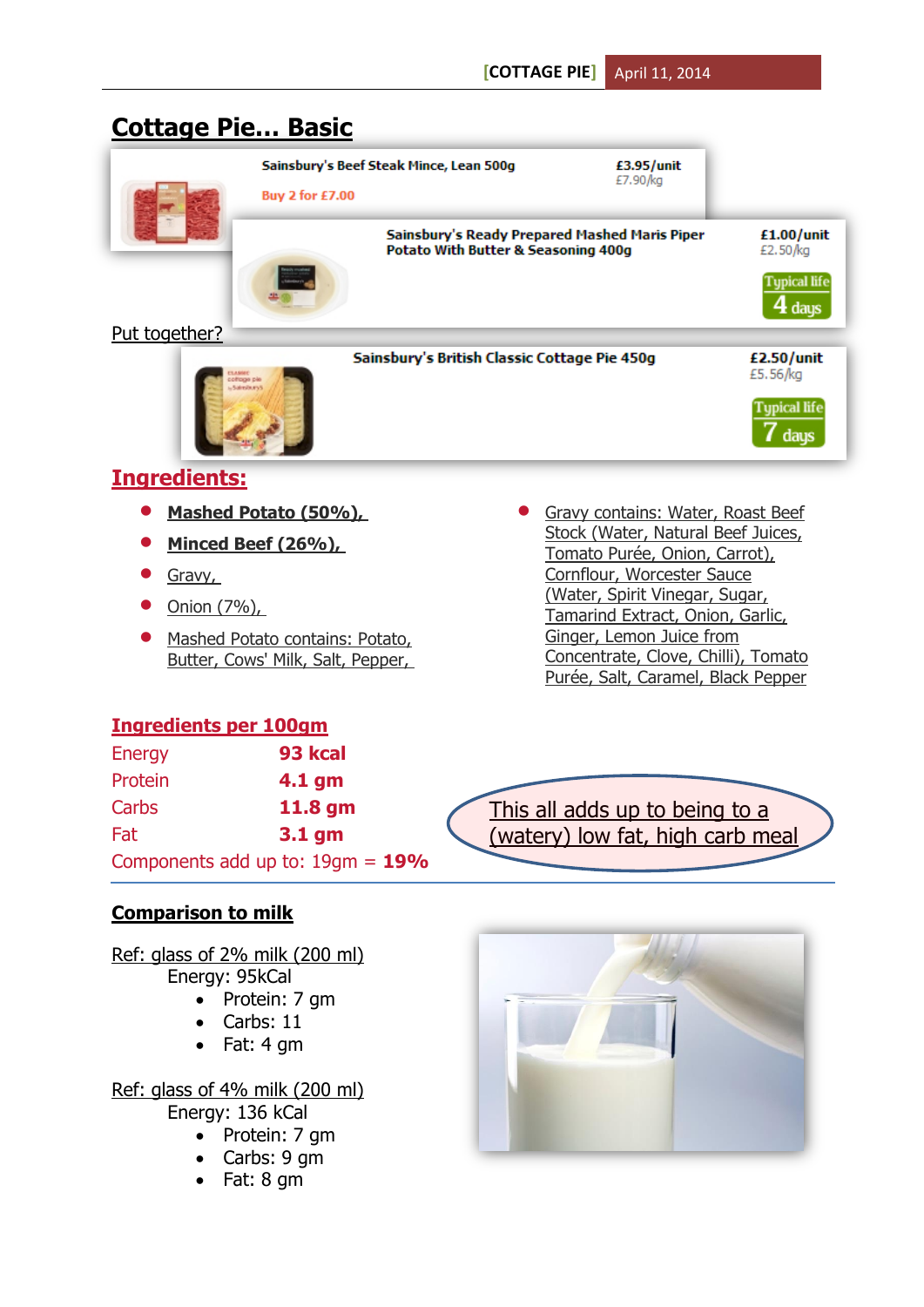# **A little more luxury in your pie?**



# **Ingredients**

- **Potato (40%)**
- **North Highlands Beef (33%)**
- Onion
- Extra Mature Cheddar Cheese (Cows' Milk)
- Red Wine
- Carrot
- Roast Beef Stock (Beef Juices, Water, Tomato Paste, Onion, Carrot)
- Celerv
- Double Cream (Cows' Milk)
- Wheat Flour
- Cornflour

# **Ingredients per 100gm**

| <b>Energy</b> | <b>150 kcal</b>   |
|---------------|-------------------|
| Protein       | 9.2 <sub>gm</sub> |
| Carbs         | 11.6 gm           |
| Fat           | $6.9$ gm          |

Nb: key components add up to: 28gm = **28% Source[: http://www.sainsburys.co.uk/sol/index.jsp?GLOBAL\\_DATA.\\_searchType=0](http://www.sainsburys.co.uk/sol/index.jsp?GLOBAL_DATA._searchType=0)**

### **Alternative: Home-made recipe**

- **33% ground beef**
- **33% potato** (or cauliflower for the alternative low-carb version) & butter/milk
- $\bullet$  15% for gravy + onions, carrots, garlic,
- 10% tomatoes and tomato paste
- Flavourings: thyme, bay leaf, star aniseed, Worcester sauce, salt and pepper
- Cheese for the gratinee
- Worcester Sauce (Water, Spirit Vinegar, Sugar, Tamarind Extract, Onion, Garlic, Ginger, Concentrated Lemon Juice, Clove, Chilli)
- Jersey Butter (Cows' Milk)
- Tomato Purée
- Yeast Extract (Barley)
- Beef Dripping
- Sea Salt, Salt
- Thyme
- Roasted Barley Malt Extract, Black Pepper, White Pepper.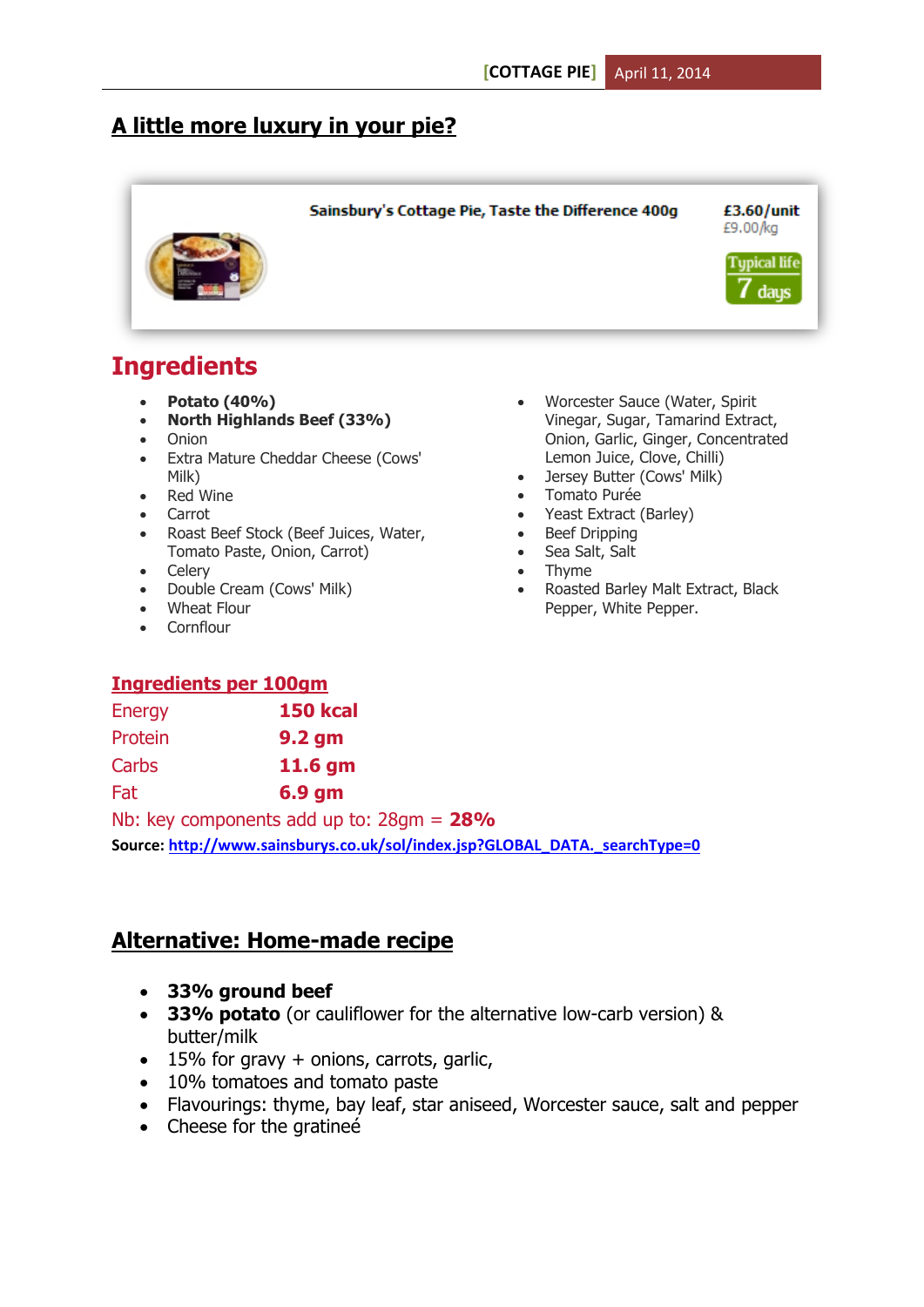#### **Weight of ingredients:**

#### **Recipe 1**

- 800 gm mince
- $Maxh = 800$  gm potatoes (includes 100 gm butter/milk)
- 240 gm onions/carrots/garlic/celery
- 120 gm chicken stock
- 400 gm tomatoes
- 50 gm tomato paste
- $+$  cooking oil, flavourings & cheese to taste

| Recipe 1           | Per 100 grams |                |                |                 | grams   | <b>The Cooked Pie</b> |       |         |          |
|--------------------|---------------|----------------|----------------|-----------------|---------|-----------------------|-------|---------|----------|
| Ingredients        | Fat           | Carbs          | Protein        | <b>Calories</b> | Recipe  | Total                 | Total | Total   | Total    |
|                    |               |                |                |                 | weights | Fat                   | Carbs | Protein | Calories |
| <b>Beef mince</b>  | 17            | $\mathbf{0}$   | 27             | 272             | 800     | 136                   | 0     | 216     | 2176     |
| <b>Pot Mash</b>    | 4             | 17             | $\overline{2}$ | 113             | 800     | 32                    | 136   | 16      | 904      |
| Veggie mix         | 11            | 8              | 1              | 42              | 240     | 26                    | 19    | 2       | 101      |
| <b>Stock</b>       | $\mathbf{1}$  | 4              | 3              | 36              | 120     | 1                     | 5     | 4       | 43       |
| Tin toms           | $\mathbf 0$   | $\overline{4}$ | 1              | 17              | 400     | 0                     | 16    | 4       | 68       |
| Tom pureé          | $\mathbf{1}$  | 19             | 4              | 82              | 50      | 1                     | 10    | 2       | 41       |
| <b>Cooking oil</b> | 20            | $\bf{0}$       | $\bf{0}$       | 884             | 20      | 20                    | 0     | 0       | 176      |
| <b>TOTAL</b>       |               |                |                |                 | 2430    | 216                   | 186   | 244     | 3509     |
| Per small portion  |               |                |                | $100$ gm        | 8.9     | 7.7                   | 10.0  | 144     |          |

#### **Total for Recipe 1 = 2.45 kg**

#### **Total for recipe 2 = 2.42 kg (less tomato, more puree and more stock)**

| <b>Recipe 2</b>          | Per 100 grams  |                  |                  | grams           |          |                |       |                |          |
|--------------------------|----------------|------------------|------------------|-----------------|----------|----------------|-------|----------------|----------|
| Ingredients              | Fat            | Carbs            | Protein          | <b>Calories</b> | Recipe   | Total          | Total | Total          | Total    |
|                          |                |                  |                  |                 | weights  | Fat            | Carbs | Protein        | Calories |
| <b>Beef mince</b>        | 17             | $\bf{0}$         | 27               | 272             | 800      | 136            | 0     | 216            | 2176     |
| Pot Mash                 | $\overline{4}$ | 17               | $\overline{2}$   | 113             | 800      | 32             | 136   | 16             | 904      |
| Veggie mix               | 11             | 8                | 1                | 42              | 240      | 26             | 19    | $\overline{2}$ | 101      |
| <b>Stock</b>             | $\mathbf{1}$   | $\boldsymbol{4}$ | 3                | 36              | 360      | 4              | 14    | 11             | 129      |
| Tom pureé                | $\mathbf{1}$   | 19               | $\boldsymbol{4}$ | 82              | 200      | $\overline{2}$ | 38    | 8              | 164      |
| <b>Cooking oil</b>       | 20             | 0                | 0                | 884             | 20       | 20             | 0     | 0              | 176      |
| <b>TOTAL</b>             |                |                  |                  |                 | 2420     | 220            | 207   | 243            | 3550     |
| <b>Per small portion</b> |                |                  |                  |                 | $100$ gm | 9.1            | 8.6   | 10.1           | 147      |

| Recipe 1: Ingredients per 100qm   |                 |  |  |  |  |
|-----------------------------------|-----------------|--|--|--|--|
| <b>Energy</b>                     | <b>144 kcal</b> |  |  |  |  |
| Protein                           | $10.1$ gm       |  |  |  |  |
| Carbs                             | $7.7$ gm        |  |  |  |  |
| Fat                               | 8.9 qm          |  |  |  |  |
| Nb: key components, $27gm = 26\%$ |                 |  |  |  |  |

#### **Recipe 2: Ingredients per 100gm**

| Energy                            | 147 kcal  |
|-----------------------------------|-----------|
| Protein                           | $10.1$ gm |
| Carbs                             | 8.6 gm    |
| Fat                               | $9.1$ qm  |
| Nb: key components, $28gm = 28\%$ |           |